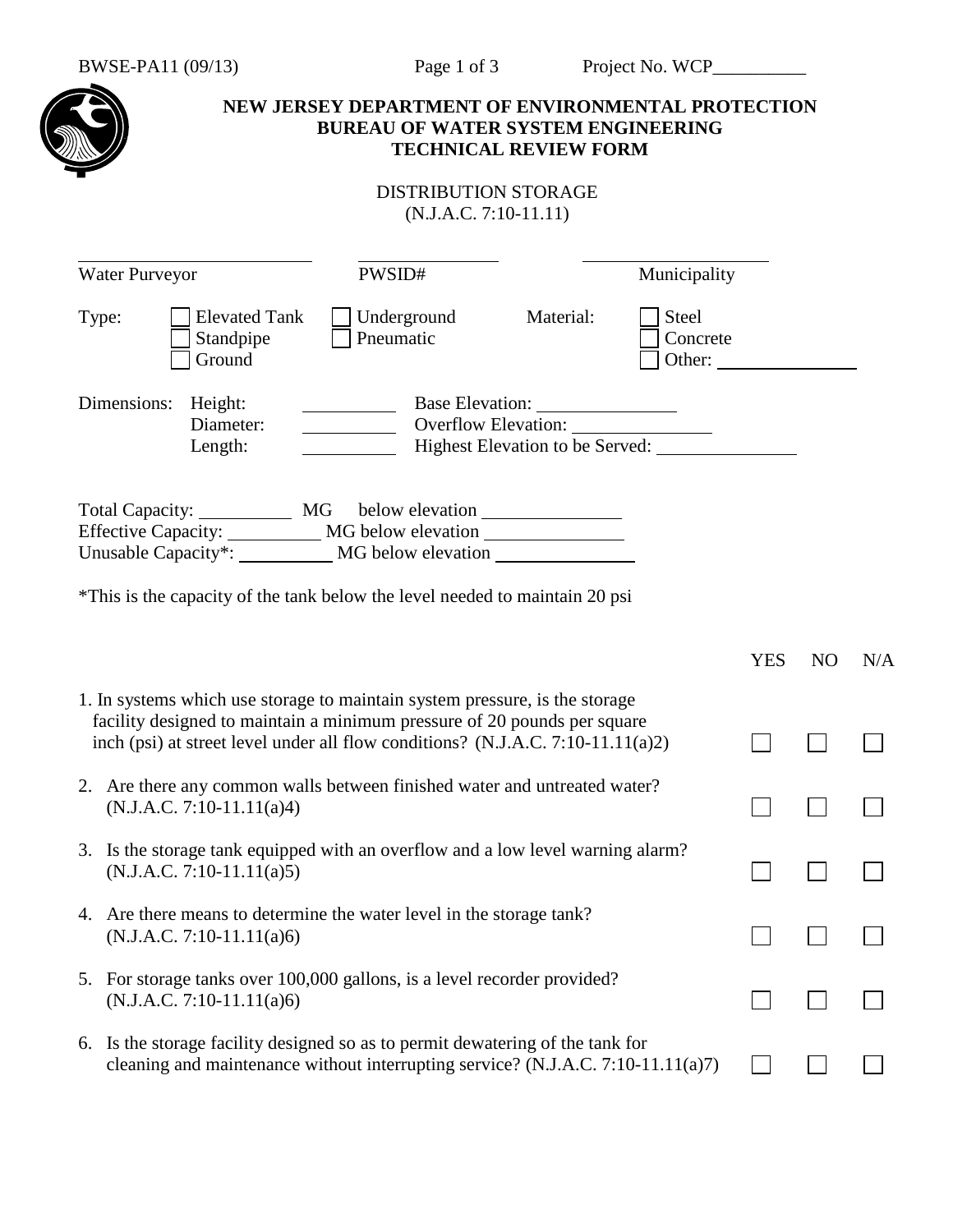BWSE-PA11  $(0.0/13)$  Page 2 of 3 Project No. WCP

| $BW\$ | Page $2$ or $3$                                                                                                                                                                                                                                                                                                  | Project No. WCP |            |                |     |
|-------|------------------------------------------------------------------------------------------------------------------------------------------------------------------------------------------------------------------------------------------------------------------------------------------------------------------|-----------------|------------|----------------|-----|
|       |                                                                                                                                                                                                                                                                                                                  |                 | <b>YES</b> | N <sub>O</sub> | N/A |
|       | 7. Is the facility protected against unauthorized access and vandalism as<br>required pursant to N.J.A.C. 7:10-11.6(g)?                                                                                                                                                                                          |                 |            |                |     |
|       | 8. Is the facility provided with a suitable cover or roof?<br>$(N.J.A.C. 7:10-11.11(c)1)$                                                                                                                                                                                                                        |                 |            |                |     |
|       | 9. Is the roof of the facility well-drained and designed so that drain spout<br>pipes do not enter the reservoir? (N.J.A.C. 7:10-11.11(c)2)                                                                                                                                                                      |                 |            |                |     |
|       | 10. Is the facility equipped with securely fastened access manholes and<br>scuttles located at least 6 inches above the roof for above grade facilities<br>and 24 inches above grade for underground facilities? (N.J.A.C. $7:10-11.11(c)4$ )                                                                    |                 |            |                |     |
|       | 11. Are vents, which are equipped with down-facing elbows or mushroom covers<br>and insect screens provided? (N.J.A.C. 7:10-11.11(c)5)<br>Do the vents terminate a minimum of 24 inches above the roof or surrounding<br>grade? (N.J.A.C. 7:10-11.11(c)5)                                                        |                 |            |                |     |
|       | 12. Do all coatings which will come in contact with finished water meet the<br>requirements of N.J.A.C. 7:10-8?                                                                                                                                                                                                  |                 |            |                |     |
|       | 13. Will the facilities be disinfected prior to being placed in service in accordance<br>with N.J.A.C. 7:10-11.6(d)?                                                                                                                                                                                             |                 |            |                |     |
|       | 14. Is cathodic protection provided? (N.J.A.C. 7:10-11.15(d)5)                                                                                                                                                                                                                                                   |                 |            |                |     |
|       | 15. Is the tank designed to adequately mix water to maintain disinfection residuals?                                                                                                                                                                                                                             |                 |            |                |     |
|       | <b>Below Grade Storage Facilities</b>                                                                                                                                                                                                                                                                            |                 |            |                |     |
|       | 1. Is the facility designed, located, and graded to be secure against uplift<br>and entry of underground and surface contamination? (N.J.A.C. 7:10-11.11(e)1)                                                                                                                                                    |                 |            |                |     |
|       | 2. Are access points at least 36 inches above grade? (N.J.A.C. 7:10-11.11(c)4)                                                                                                                                                                                                                                   |                 |            |                |     |
| 3.    | Are any sanitary sewer lines located within 100 feet of the facility?<br>$(N.J.A.C. 7:10-11.11(e)2)$<br>If YES, is the sewer line constructed of steel, reinforced concrete, cast or ductile<br>iron or other suitable material and has the line been tested for water tightness?<br>$(N.J.A.C. 7:10-11.11(e)2)$ |                 |            |                |     |
|       |                                                                                                                                                                                                                                                                                                                  |                 |            |                |     |
|       | 4. Are any sanitary sewer manholes or lateral connections located within 100<br>feet of the facility? (N.J.A.C. 7:10-11.11(e)3)                                                                                                                                                                                  |                 |            |                |     |